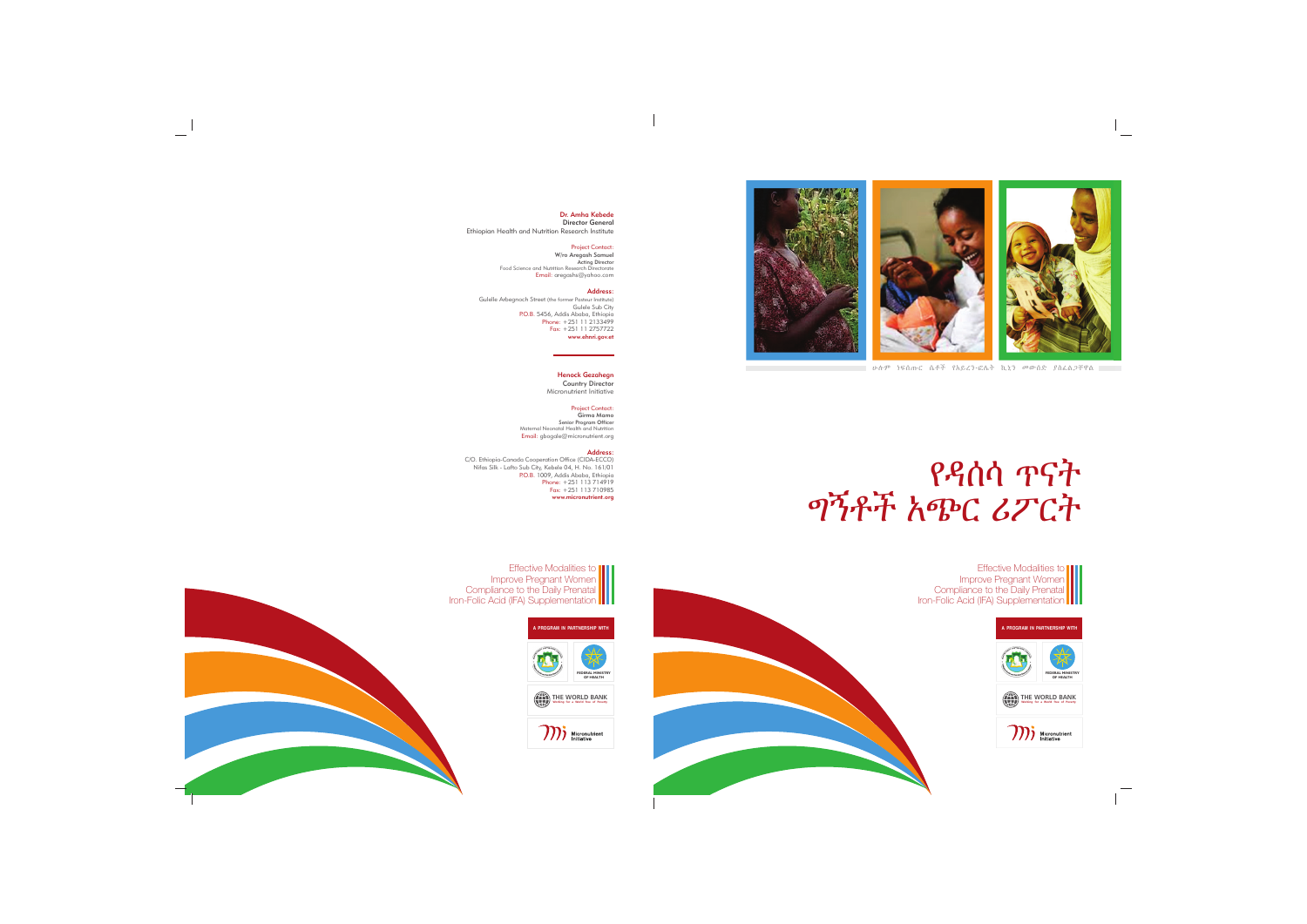

 $\mathcal{A}$ 

 $\equiv$ 

 $\frac{1}{\sqrt{2}}\int_{0}^{\pi}\frac{1}{\sqrt{2}}\left( \frac{1}{\sqrt{2}}\right) ^{2}d\mu d\nu$ 

 $\overline{\phantom{a}}$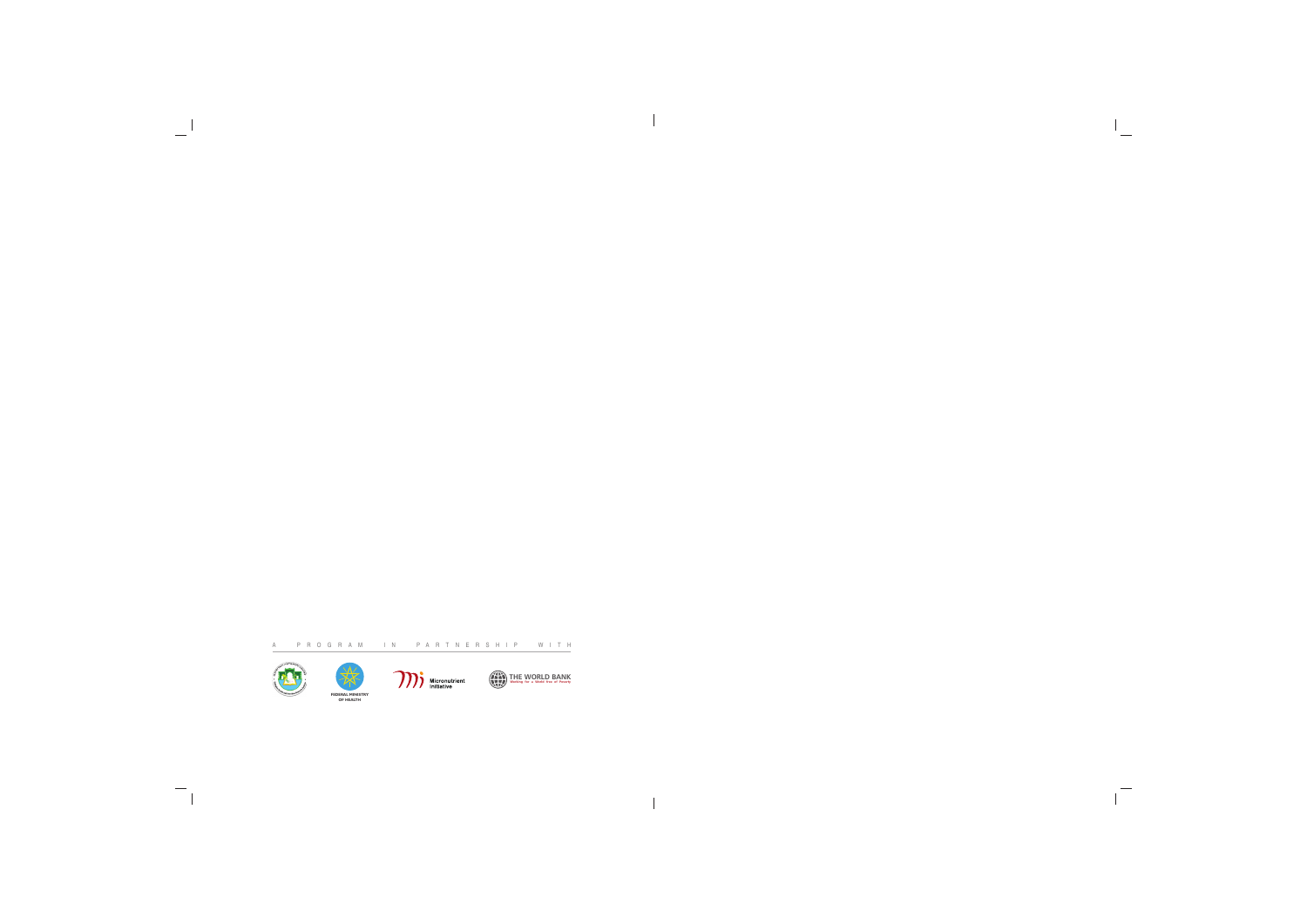**THE WORLD BANK Working for a World free of Poverty**







**100** Micronutrient

A P R O G R A M I N P A R T N E R S H I P W I T H

የደም ማነስ በአለም ዙሪያ የሚታወቅ የህብረተሰብ የጤና ችግር ሲሆን ሁለት ቢሊዩን ህዝብ ተጠቂ ናቸው<sup>.[1]</sup> ፡፡ በአለማችን **41.8%** ነፍሰጡር እናቶችና **30.2%** ነፍስጡር ያልሆኑ እናቶች የደም ማነስ አለባቸው<sup>.[1,2]</sup>:: ምንም እንኳን የተለያዩ የደም ማነስ በሽታ መንስኤዎች ቢኖሩም ከግማሽ በላይ የሚሆነው ግን በአይረን ንጥረ ነገር እጥረት ከሚከስት የደም ማነስ *ጋ*ር የተያያዘ ነው<sup>.[2]</sup> ፡፡ የእናቶች የደም ማነስ የሚያስከትላቸውን ጉዳቶች በበርካታ ጥናቶች ዉስጥ ተገልፆአል <sup>[3]</sup>፡፡ እንደ አለም የጤና ድርጅት መረጃ **12.8%** በእስያ እና **3.7%** የሚሆነዉበአፍሪካ አህጉር የእናቶች ሞት በቀጥታ ከደም ማነስ *ጋ*ር ይያያዛል <sup>[4]</sup>፡፡ ከዚህ ባሻ*ገ*ር የአይረን ንጥረ ነገር እጥረት **22%** ለሚሆን የእናቶች ሞት በአለም አቀፍ ደረጃ መሰረታዊ ምክንያት ነው **::** የብዙ ጥናቶች የተጨመቀ ውጤት እንደሚያሳየው **[5]** በእያንዳንዱ አንድ ግራም በዲሲ ሊትር የሄሞግሉቢን መጠን መጨመር የእናቶች ሞትን  $20\%$  ይቀንሳል<sup>[5]</sup>፡፡በእርግዝና ወቅት የሚከሰት የእናቶች የደም ማነስ ያለጊዜው እና ከተገቢው ከብደት በታች የሆነ ልጅ ለመውለድ እንደሚያ*ጋ*ልጥ ይታወቃል <sup>[3,6]</sup> ፡፡



*A program in partnership with:* EHNRI, FMoH, Micro Initiative, THE WORLD BANK 1

# የጥናቱ መነሻ

Effective Modalities to Improve Pregnant Women Compliance to the Daily Prenatal Iron-Folic Acid (IFA) Supplementation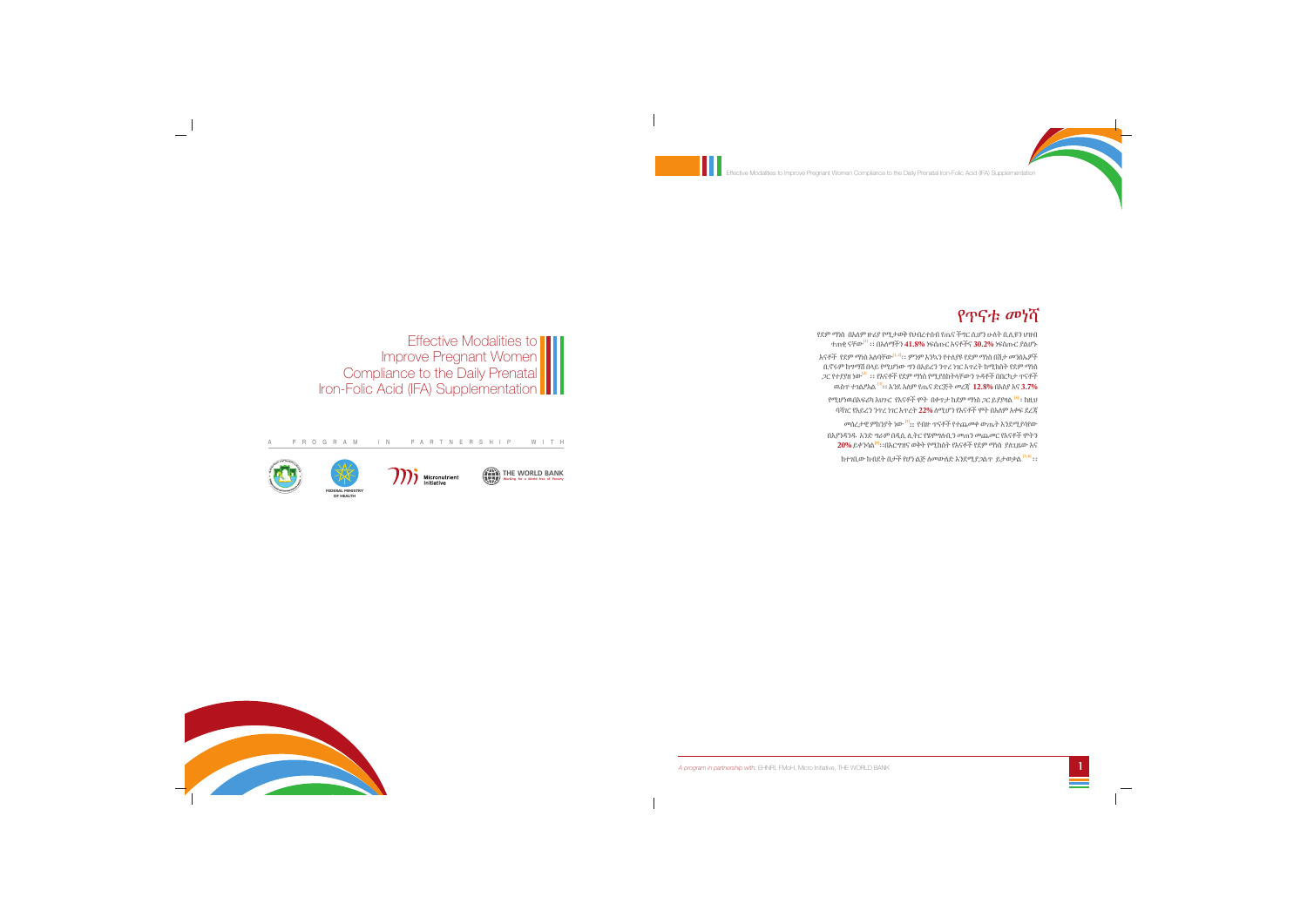

## የአተገባበር ግምገማዊ ጥናት ውጤት አጭር ማጠቃለያ

#### መግቢያ

በእርግዝና ወቅት የአይረን ፎሊት ኪኒን መውስድ የእናቶችን ሞት ለመቀነስ ትልቅ አስተዋፅኦ አለው፡፡ሆኖም ግን በአገራችን ያለው ሁናቴ እጅግ አስከፊ ሲሆን ይህም 17.3% ነፍሰጡር እናቶች ብቻ መድሃኒቱ በእርግዝና ወቅት ቢሰጣቸውም መድሃኒቱን ለ90 ቀናትን ከዚያ በላይ የወሰዱት 0.4 % ናቸው ፡፡

#### የጥናቱ አላማ

<mark>ለ)</mark> የነፍሰ ጡር እናቶች የደም ማነስ መጠን ለማረ*ጋገ*ጥ አጭር የዳሰሳ ጥናት፣

የዚህ ጥናት አላማ በእርግዝና ወቅት የአይረን ኪኒን ተደራሽነትን እና በትክክል ለሚጠበቀው ጊዜ የመወሰድ መጠንና በአ*ገ*ልግሎቱ ተደራሽነት ተፅእኖ የሚያሳድሩ ነገሮችን ማውቅ ነዉ፡፡

#### ሐ) በአጠቃላይ ከጥናቱ ጊዜ በፊት ባሉት 12 ወራት ዉስጥ ከወለዱ እናቶች፣ ከጤና ኤክስቴሽን ሰራተኞች፣ ከጤና ባለሙያዎችና ከጤና አመራሮች ጋር ጠለቅ ያለ መጠይቅና ቡድን ተኮር ውይይት፣

#### የጥናቱ ስልት

ይህ ጥናት ከየካቲት 13 እስከ የካቲት 29 / 2004 ዓ.ም በአራቱ ክልሎች ውስጥ በሚገኙ ከቅርበታቸው አንፃራ በተመረጡ በስምንት CBN ወረዳዎች ላይ የተሰራ ሲሆን በአጠቃላይ የሚከተሉት ደረጃዎች ነበሩት፤

#### <sup>ሀ</sup>) ባለፈው 12 ወራት ልጅ የወለዱ እናቶችን የአይረን ፎሌት በአግባቡ ተጠቃሚነትና ተደራሽነትን ለማረጋገጥ የዳሰሰ ጥናት፣

<sup>መ</sup>) ምልከታ በጤና ጣቢያዎችና ጤና ኬላዎች ፣በቅድመ ወሊድ አገልግሎት አሰጣጥ ዙሪያ እና በአይረን ፎሌት ለተጠቃሚ ስርጭት ላይ ተከናውኗል፡፡

Effective Modalities to Improve Pregnant Women Compliance to the Daily Prenatal Iron-Folic Acid (IFA) Supplementation

በመስቃን እና ከሳንኩራ ወረዳዎች በጥናቱ የተሳተፎት እናቶች አጠቃላይ ገፅታቸውን ስንመለከተ እንደሚከተለው በሰንጠረዠ ይቀርባል፡፡

በደብብ ክልል የነበሩት የሁለቱም ወረዳዎች እናቶች የቅድመ ወሊድ አገልግሎት ሽፋን ስንመለከተ መስቃን ወረዳ( 82 ከመቶ) ፤ ሳንኩራ ወረዳ ( ከ87 ከመቶ) ብቻ ሲሆን ፤ አገልግለሎቱን የተጀመረበት ወራትን ስንመለከት በአብዛኛው ( 50 – 58 ከመቶ ) የሚሆኑ እናቶች ከ 3 ወር እስከ 6 ወር ባለው የእርግዝና ወቅት የቅድመ ወሊድ አገልግሎት ጀምረው ነበር፡፡ እርግዝናቸው ወቅት ያደረጉትን የቅድመ ወሊድ አገልግሎት የክትትል ብዛት ስንመለከት በበአብዛኛው እናቶች በመስቃን 38 ከመቶ፤ በሳንኩራ ወረዳ 15 በመቶ ከ2 እስከ 3 ግዜ ቅድመ ወሊድ ክትትል አድርገዋል፡፡

ከጥናቱ ጊዜ አንስቶ ባለፉት 12 ወራት ውስጥ ልጅ ከወለዱ እናቶች መካከል በመስቃን ወረዳ ወረዳ 31% እንዲሁም በሳንኩራ ወረዳ 70% እናቶች በእርግዝናቸው ወቅት የአይረን መድሃኒት አግኝተዋል፡፡ እናቶች በእርግዝናቸው ወቅት የተሰጣቸውን የአይረን ኪኒን አጠቃቀም ስንመከለት በሁለቱም ወረዳዎች ያለው ሁኔታ ከሞላ-ገደል የሚያበረታታ ሁኖ ተገኝቷል፡፡ በመስቃን ወረዳ (50 በመቶኛ) እናቶች 30 እና ከ30 በታች ብቻ የአይረን ኪኒን የወሰዱ ሲሆን ፤ ሳንኩራ ወረዳ ከ 90 በላይ ኪኒን የወሰዱ 17.6 ከመቶ በታች ፤ መስቃን ወረዳ ግን 33.3 በመቶ ነበር፡፡

#### በቤተሰብ ደረጃ የተደረገ ዳሰሳ ጥናት ውጤት ሀ

እነዚህ እናቶች የአይረን ኪኒኑ በአግባቡ ላለመውሰዳቸው የጠቀሱዋቸዉ ዋና ዋና ምክንያቶች ፡- በጤና ተቋማቱ በቂ የሆነ የመድሃኒት አቅርቦት ባለመኖሩ ምክንያት በቂ መድሃኒት ማግኝት አለመቻላቸውን እና የመድሃኒቱ የጎንዮሽ ችግር ስላጋጠማቸውና የጎንዮሽ ችግሩን በመፍት ናቸው፡፡ በአብዛኛው እናቶች ቅድመ ወሊድ አገልግሎት የጀመሩት በ3ተኛው የእርግዝና ወራቸው ሲሆን የአይረን ኪኒን መጠቀም ግን የጀመሩት በአብዛኛው

በ6ተኛው የእርግዝና ወራቸው ነበር (በግራፉ ላይ እንደተመለከተው) ፡፡

ከዚህ በተጨማሪ በጥናቱ በተካታቱ ወረዳዎች መሀል በቅድመ ወሊድ አገልግሎት ሽፋንና በአይረን ፎሊት አጠቃቀም ሽፋን ከፍተኛ ልዩነት ታይቷል፡፡ ከዚህ በታች በግራፉ እንደተመለከተው በመንዝ ማማ ወረዳ ያለውን ከፍተኛ ልዩነት መገንዘብ ይቻላል፡፡ (የቅድመ ወሊድ አገልግሎት ሽፋን 63 ከመቶ ሲሆን አይረን ፎሌት ዕደላ 10 ከመቶ ብቻ ነበር፡፡)

| አጠቃላይ መግለጫ (ብዛት <b>=405)</b> | በቁጥር                    | <u>በመቶኛ</u> (%) |      |
|------------------------------|-------------------------|-----------------|------|
| የ <i>ጋ</i> ·በቻ ሁናቴ           | ያገቡ/አሁን በትዳር ላይ ያሉ      | 402             | 99   |
| ዕድሜ                          | ከ20 አመት በታች             | 11              | 2.7  |
|                              | 20 - 34 አመት             | 310             | 76.5 |
|                              | $\geqslant$ 35 አመትና በላይ | 84              | 20.7 |
| የትምህርት ሁኔታ                   | <i>ማን</i> በብና መፃፍ የማይችሉ | 204             | 726  |
|                              | አንደኛ ደረጃ ትምህርት          | 100             | 24 7 |
| የልጆች ብዛት                     | ንድ ብቻ የወለዱ              | 41              | 10.1 |
|                              | ከ2 እስከ 4 የወለዱ           | 186             | 45.6 |
|                              | 5 እና ከዚያ በላይ የወለዱ       | 177             | 43.7 |
| ሰንሐረዥ 1                      |                         |                 |      |

Effective Modalities to Improve Pregnant Women Compliance to the Daily Prenatal Iron-Folic Acid (IFA) Supplementation

# **REFERENCES**



1. WHO, CDC. Worldwide prevalence of anemia 1993–2005: WHO global database on anemia. Edited by de Benoist B, McLean E, Egli I, Cogswell M. Geneva; 2008.

2. Sight and Life. The guidebook nutritional anemia. Edited by Badham J, Zimmermann MB, Kraemer K. Basel; 2007.

3. Allen LH. Anemia and iron deficiency: Effects on pregnancy

outcome. Am J Clin Nutr 2000; 71(suppl):1280-4. 4. Khan KS, Wojdyla D, Say L, Gülmezoglu AM, Van Look P. WHO analysis of causes of maternal death: a systematic review. Lancet 2006; 367: 1066-74.

5. Stoltzfus RJ, Mullany L, Black RE. Iron deficiency anemia. In comparative quantification of health risks. Volume 1. Edited by Ezzati M, Lopez AD, Rodgers A, Murray C. Geneva: WHO Press; 2004: 163-209.

6. Zeng L, Cheng Y, Dang S, Yan H, Dibley MJ, Chang S, et al. Impact of micronutrient supplementation during pregnancy on birth weight, duration of gestation, and perinatal mortality in rural western China: Double blind cluster randomised controlled trial. BMJ 2008; 337: a2001.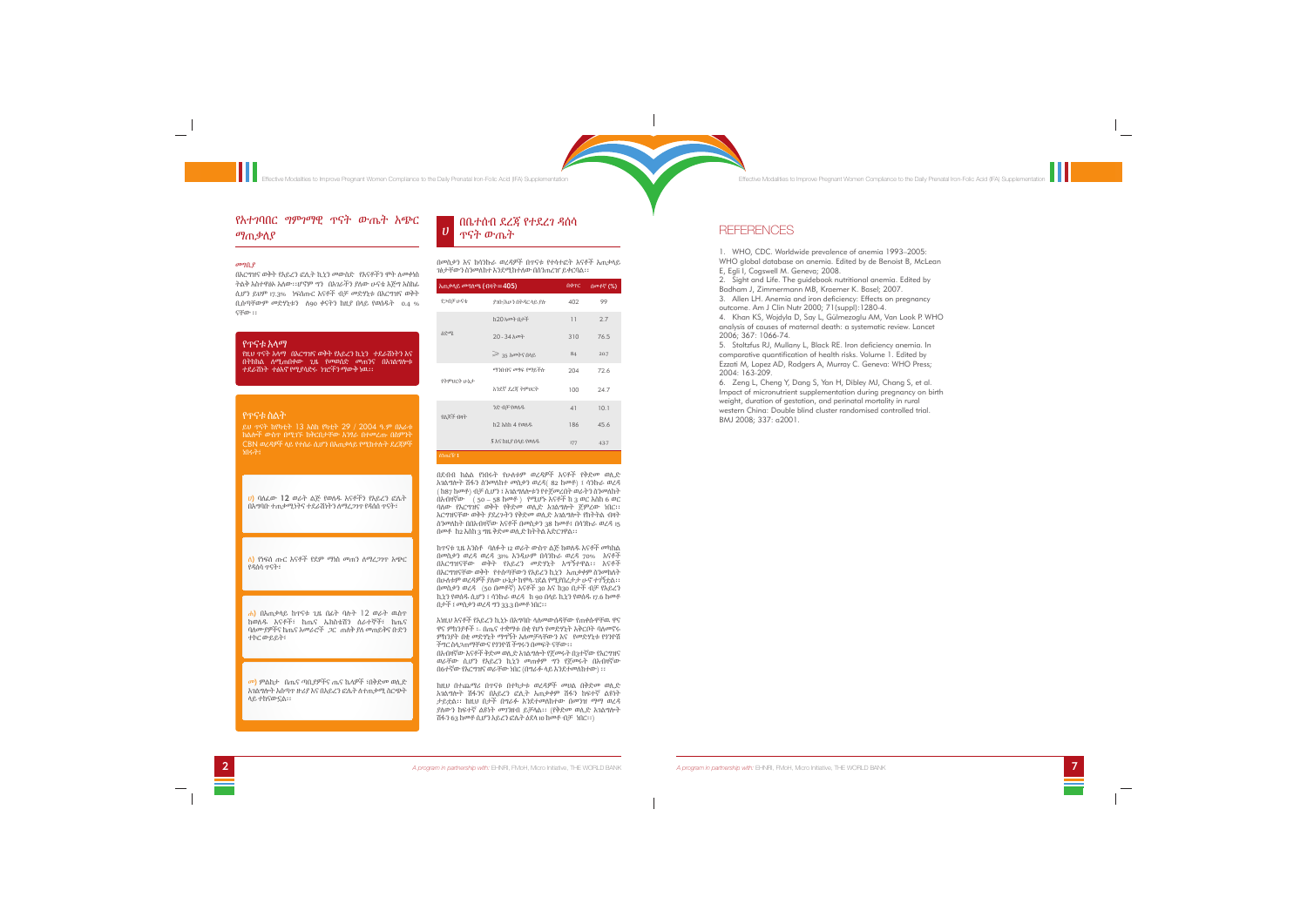

Effective Modalities to Improve Pregnant Women Compliance to the Daily Prenatal Iron-Folic Acid (IFA) Supplementation

**Effective Modalities to Improve Pregnant Women Compliance to the Daily Prenatal Iron-Folic Acid (IFA) Supplementation** 

## መደምደሚያ እና በቀጣይ መሰራት ያለበት

 $|\psi|$ 

ከአገልግሎቱ ሰጪዎች አንፃር የአይረን ፎሌት ክኒን ዕደላ ና አጠቃቀም እንቅፍት ተብለዉ የተጠቀሱት፡- በቂ የሆነ አቅርቦት እና አግባብነት ያለው ስርጭት አለመኖር፣ ደካማ ጥራት ያለዉ የቅድመ ወሊድ አገልግሎት ፣ በጤና ኬላዎች የጤና ኤክስቴሽን ሰራተኞች የመገኛ ጊዜ አናሳ መሆን፣ በቅድመ ወሊድ አግልግሎት ዙሪያ ለግንባር ቀደም ጤና ባለሙያዎች (ጤና ኤክስቴሽኖችና ጤና ጣቢያ ባለሙያዎጭ)በቂ ስልጠና አለማግኝት፣ የባህሪ ለውጥ መግባቢያና የስራ አጋዥ ፅሁፎች አለመኖር ፣ የጤና ባለሙያዎች ደካማ የምክክር ችሎታ እና በቂ ያልሆነ ዕውቀት በአገር አቀፍ መመሪያዎች ላይ ያልዋቸዉ መሆኑ ዋና ዋናዎቹ ናቸው፡፡

ከተገልጋይ አንፃር የነበሩት እንቅፋቶች፡- በእርግዝና ወቅት ሊከሰቱ የሚችሉ የጤና ጉዳቶች ይደርሱብኛል ብሎ አለማሰብ፣ የቅድመ ወሊድ አገልግሎት ዘግይቶ መጀመርና ጥቂት ጉብኝቶች ብቻ ማድረግ፣ ለጤና ተቋማት ቅርብ አለመሆን፣ የአይረን ፎሌት የጉንዩሽ ጉዳትንን ፍራቻ ፣ በጤና ኬላ የሚሰጠውን ቅድመ ወሊድ አገልግሎት ዝቅ አድርጎ መመለከት፣ ስለአይረን ፎሌት ክኒን ጥቂት ትክክል ያልሆኑ አመለካከቶች እና ስለደም ማነስ በሽታ መንሰኤውና መከለከያው ጠለቅ ያለ አውቀትአለመኖር ናቸው፡፡ ስለዚህም

- l. የቅድመ ወሊድ አገልግሎት ተደራሽነትን፣ ጥራትን እና ሙሉነትን ማሳደግ፡፡
- የጤና ባለሙያዎችንና ሱፐርቫይዘሮችን ዕውቀት ማሳደግ፡፡ 2.
- 3. በእርግዝና ወቅት ብሄራዊ የአይረን ከኒን አጠቃቀም መመሪያ በሁሉም ጤና ድርጅቶች መጠቀም፡፡
- 4. የባህሪ ለውጥ ኮሞኒኬሽን መሳሪያዎችንና የስራ ደ*ጋፌ* መሳሪያ ፅሁፎችን መጠቀም፡፡
- 5. የአይረን ፎሌት አተቃቀም መሻሻልና ከትትል ዘዴን ማስተዋወቅ፡፡
- የምክክርና የድርድር ችሎታን የሚያሳድጉ ስልጠናዎች መስጠት፡፡ 6.
- በእርግዝና ወቅት የአይረን ፎሌት አቅርቦትና ተደራሽነትን ማሻሻል፡፡ 7.
- 8. አማራጭ ህብረተሰብ ተኮር የስርጭት ስልቶችን መጠቀም፡፡
- .<br>9. አገልግሎት አሰጣጥን ማሻሻል እና በጤና ኬላ ቅድመ ወሊድ አገልግሎት የሚሰጥባቸው ቀናት እንዲኖሩ ማድረግ፡፡
- የህብረተሰብ ቅስቀሳና ማሻሻል አንዲሁም የጤና ልማት ስራዊትን አቅም ማሻሻል፡፡ 10. <mark>ሀ. የመድሃኒት አያያዝ እና አጠቃቀም አስተዳደሩን ማሻሻል፡፡</mark>
- <mark>ለ</mark>. የአይረን ፎሊት ዕደላ በጤና ኤክስቴሽን ሱፕረቫይዘሮች ( ክላስተር ጤና ጣቢያዎች) እንዲሁም በወረዳ የጤና ጥበቃ ጽ/ቤት እቅድና የክትትል ቼክ ሊስት ውስጥ እንዲካተቱ ማስቻል፡፡
- <u>ሐ</u>. በወረዳ ደረጃ የተቀናጀ ድ*ጋ*ፋዊ ጉብኝትን ጥራት ማጠናከር፡፡
- ll. በቅድመ ወሊድ አገልግሎት ጥቅም፡ በእናቶች ደም ማነስ ና በሚስከትለው ጉዳት ላይነ የነፍሰጡር እናቶችን ግንዛቤ ማሳደግ፡፡
- 12. እይረን ፎሌት ኪኒን አወሳስድን በጤና ትምህርትና በሌሎች የመግባቢያ ዘዴዎች ማሳደግ፡፡



*A program in partnership with:* EHNRI, FMoH, Micro Initiative, THE WORLD BANK 3

| ወረዳዎች          | ድመ ወሲድ<br>አገልግሎት ሽፋን<br>(% ) | አገልግሎቱን የጀመሩበት የእርግዝና ጊዜ<br>$(\%)$              |                   |                          | ያገኙት የአገልግሎት ከትትል ብዛት (%) |         |      |  |
|----------------|------------------------------|-------------------------------------------------|-------------------|--------------------------|---------------------------|---------|------|--|
|                |                              | $\lambda$ $\lambda$ $\lambda$ $\lambda$<br>ወራቸው | <b>ከ4-6 ወ</b> ራቸው | ከ7 ወራቸው<br>በኋላ           | T                         | $2 - 3$ | $4+$ |  |
| እንደርታ          | 72.6                         | 33                                              | 52                | 14                       | 14                        | 33      | 52   |  |
| አላማጣ           | 78.8                         | 36                                              | 56                | 8                        | 12                        | 50      | 38   |  |
| መንዝ ማማ         | 63.1                         | 25                                              | 50                | 25                       | 8                         | 46      | 38   |  |
| መንዝ ጌራ         | 65.0                         | 14                                              | 50                | 36                       | $\overline{7}$            | 50      | 43   |  |
| አዳ በር <i>ጋ</i> | 69.5                         | 44                                              | 44                | $\overline{\phantom{a}}$ | 6                         | 33      | 61   |  |
| ሜታ ሮቢ          | 58.7                         | 33                                              | 53                | 13                       | $\overline{7}$            | 47      | 47   |  |
| መስቃን           | 82.0                         | 50                                              | 50                | $\mathbf 0$              | $\circledcirc$            | 38      | 63   |  |
| ሳንኩራ           | 87.0                         | 42                                              | 58                | $\mathbf 0$              | $\circledcirc$            | 15      | 80   |  |
|                |                              |                                                 |                   |                          |                           |         |      |  |